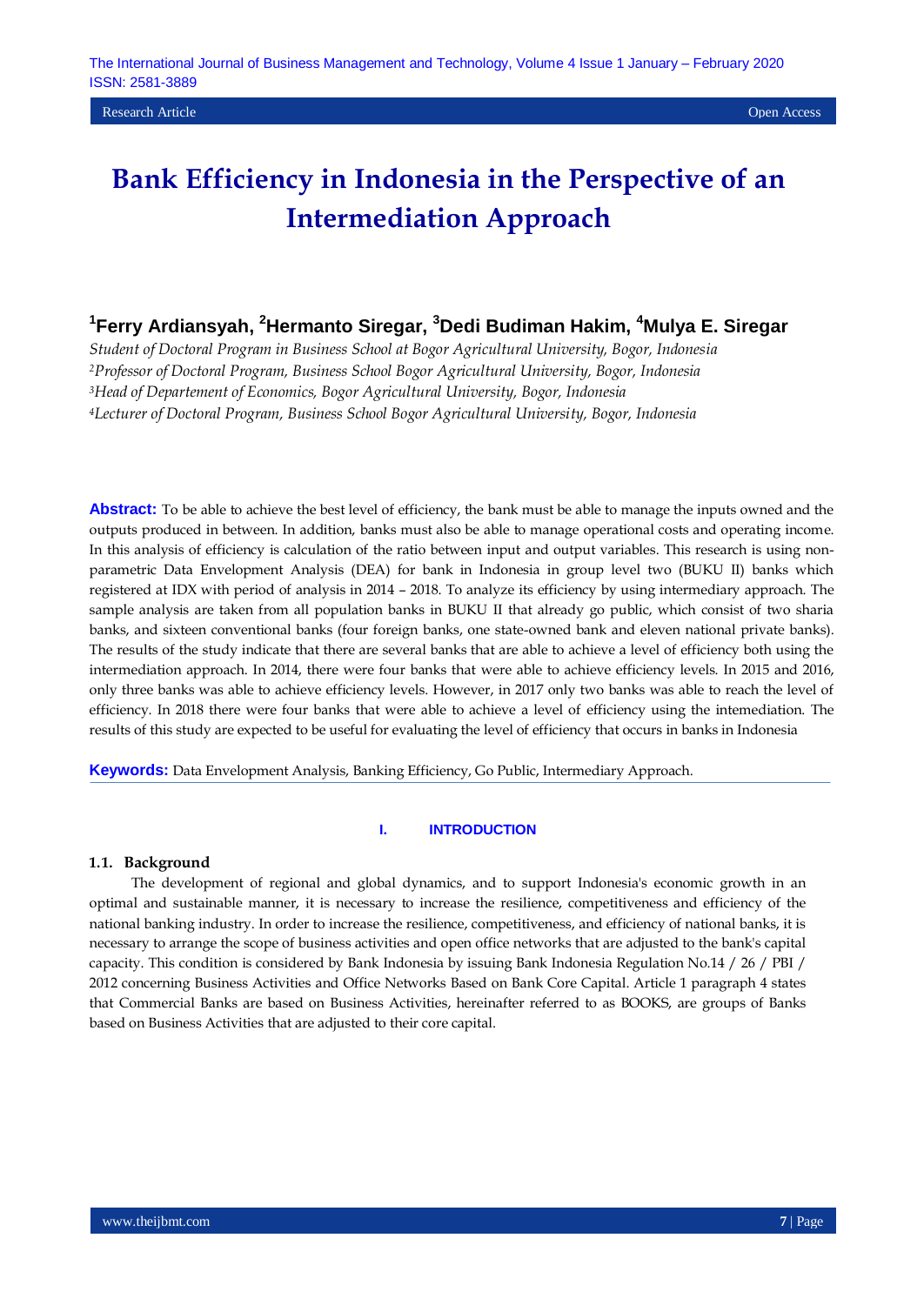Until June 2019, of the fifty-nine BUKU 2 banks, there are eighteen BUKU 2 banks that have gone public or listed their shares on the Indonesia Stock Exchange. Trend performance of Bank BUKU II Go Public can be seen in Figure 1.



Figure 1. Performance Bank BUKU UU Go Public (Source: Indonesian Banking Statistics - Financial Services Authority)

Assets at the BUKU II banks go public during 2015 to 2018 continued to show positive growth. In 2016, the assets of BUKU II banks going public grew by 11.67%, in 2017 and 2018 each grew by 9.35% and 6.62%. As for lending provided by BUKU II banks going public during 2015 to 2018 showed positive growth. In 2016 the credit provided by BUKU II banks go public was able to grow by 8.13%, and in 2017 it experienced a decline with loans that were able to grow only 1.09%. In 2018, BUKU II banks go public to be able to increase the growth of lending to 8.81%. Positive growth also occurred in the collection of third party funds made by BUKU II banks going public during the period 2015 to 2018. In 2016 third party fund raising grew by 9.60%, then in 2017 the growth of third party funds fell to 7 , 20%. In 2018 the growth of third party funds will decrease to 2.64%.

Furthermore, for the development of assets, loans and third party funds that occurred at the BUKU II bank going public, operating income and operating expenses at the BUKU II bank going public had growth that was not in line with the development of loans and third party funds over a certain period of time (see figure 1). In 2017, BUKU II bank went public, third party fund raising was able to grow by 7.20%, but the operating expenses incurred in 2017 showed a decrease of -2.30%. Likewise, lending in 2017 was still able to grow by 1.09%, but operating income decreased by -0.29%. In 2018 there was also a condition where the collection of third party funds grew by only 2.64%, but the operational burden on BUKU II banks grew by 6.56%.

|                |                            |        |        |        | (in Rp Billion) |
|----------------|----------------------------|--------|--------|--------|-----------------|
| N <sub>0</sub> | Information                | 2015   | 2016   | 2017   | 2018            |
|                | Interest Income            | 23,593 | 26,203 | 25,815 | 26.961          |
|                | Interest Expense           | 13,781 | 14,609 | 12,713 | 12,298          |
|                | Net Interest Income        | 9.811  | 11,594 | 13,101 | 14,663          |
|                | Non Interest Income        | 2,401  | 2,925  | 3,229  | 5,612           |
| 5              | Non Interest Expense       | 10.769 | 13,609 | 14,855 | 17,078          |
| 6              | Operational Income         | 25,993 | 29,129 | 29,044 | 32,573          |
|                | <b>Operational Expense</b> | 24,550 | 28.218 | 27,568 | 29,376          |
| 8              | Operational Profit         | 1.443  | 911    | 1.476  | 3.197           |

Table 1. Income dan Expenses Bank BUKU II Go Public

(Source: Indonesian Banking Statistics - Financial Services Authority)

The developments that shown in table 1, BUKU II bank go public require a more in-depth analysis of how operational management affected the revenues and operational costs of the positions in 2014 to 2018 from each of the banks in the BUKU II bank group. The diversity of performance results occurring at banks in the BUKU II group cannot be separated from the results of business and operational processes carried out by each bank. In running a business and its operations, banks are required to be able to run it efficiently. To be able to achieve the best level of efficiency, banks must be able to manage their inputs, including third-party funds that have been successfully collected and the resulting output including loans. In addition, banks must also be able to manage operational costs and operating income. This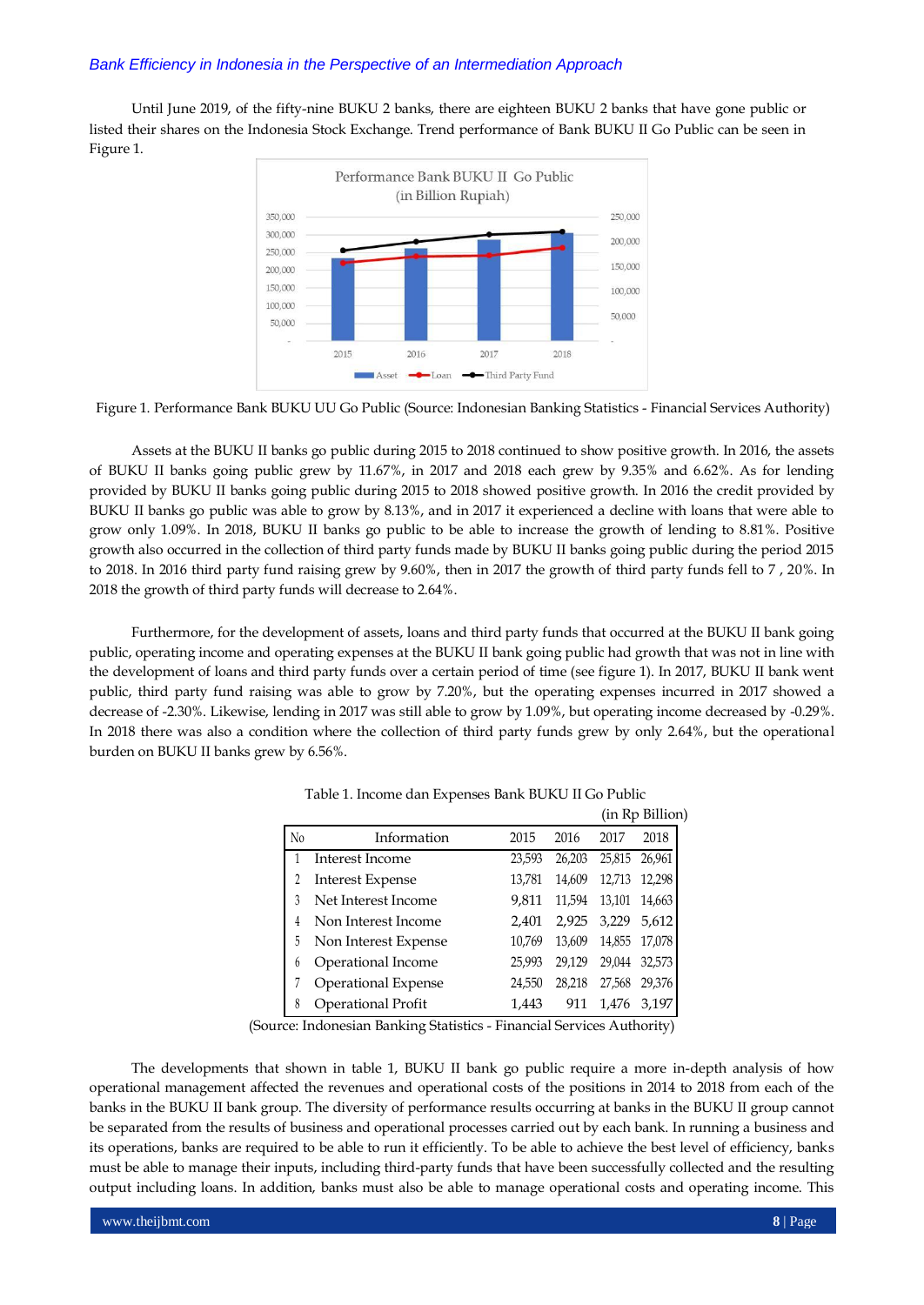certainly becomes its own challenge how efficient the efforts made both by banks in the BUKU II group, especially those who go public to be able to manage their operations in order to be able to do efficiency.

#### **1.2. Problem Formulation**

The developments that took place at the BUKU II bank go public as stated, demanding that banks in general, and especially banks at BUKU II, are required to be able to manage existing inputs to produce maximum output and optimize existing inputs for the output produced. This then raises questions related to how to manage efficiency, namely how the level of efficiency in banks in the BUKU II group goes public based on the intermediation approach ?

#### **1.3. Research Objectives**

The research objective is to measure and analyze the level of efficiency of banks in the BUKU II go public based on the intermediation approaches.

#### **II. LITERATURE REVIEW**

According to Farrell (1957) the efficiency of a company consists of two components, namely technical efficiency and allocative efficiency. Technical efficiency reflects the ability of the company to produce output with a number of available inputs. Whereas allocative efficiency reflects the company's ability to optimize the use of its inputs, with its price structure and production technology. These two measures are then combined into economic efficiency. A company can be said to be economically efficient if the company can minimize production costs to produce certain outputs with a level of technology that is generally used and prevailing market prices.

The parametric approach makes measurements using stochastic econometrics and seeks to eliminate interference from the effects of inefficiency. There are three econometric parametric approaches, namely: 1) Stochastic Frontier Approach (SFA);

2) Thick Frontier Approach (TFA); and 3) Distribution-free Approach (DFA). Meanwhile, the nonparametric approach with a linear program (Nonparametric Linear Programming Approach) performs nonparametric measurements using an approach that is not stochastic and tends to "combine" disturbances and inefficiencies. It builds on the findings and observations of the population and evaluates the relative efficiency of the units being observed. This approach is known as Data Envelopment Analysis (DEA). DEA is a mathematical programming technique that measures the level of efficiency of a Decision-Making Unit (UPK) or decision-making unit relative to a similar UPK when all of these units are on or below the frontier's efficient "curve".

This approach was first introduced by Charnes, Cooper, and Rhodes in 1978. Since then the application of this approach has increasingly developed (Denizer and Dinc, 2000). Linear programming is very dependent on the population sampled so it tends to be far from specification errors (Kumbhaker and Lovel 2000). Furthermore, the performance of one UPK is very relative to other UPKs, especially those that cause inefficiency. This approach can also see how a UPK can improve its own financial performance so that it becomes efficient. The advantage of using DEA is that this approach does not require explicit specifications of the shape of the function and only requires a little structure to form its efficiency frontier. Weaknesses that may arise are "self identifier" and "near self identifier".

Efficiency measurements using the frontier approach have been used for over 40 years (Coelli, Rao and Battese, 1996). The main methods that use linear programming and econometrics methods are: 1) Data Envelopment Analysis; and 2) Stokastic Frontier. This measurement of modern efficiency was first pioneered by Farrell (1957), in collaboration with Debreu and Koopmans, by defining a simple measure to measure the efficiency of a company that could account for large inputs. The efficiency intended by Farrell consists of technical efficiency (technical efficiency) which reflects the ability of a company to maximize output with certain inputs, and allocative efficiency which reflects the ability of a company that utilizes inputs optimally with a predetermined price level . These two efficiency measures are then combined to produce economic (total) efficiency.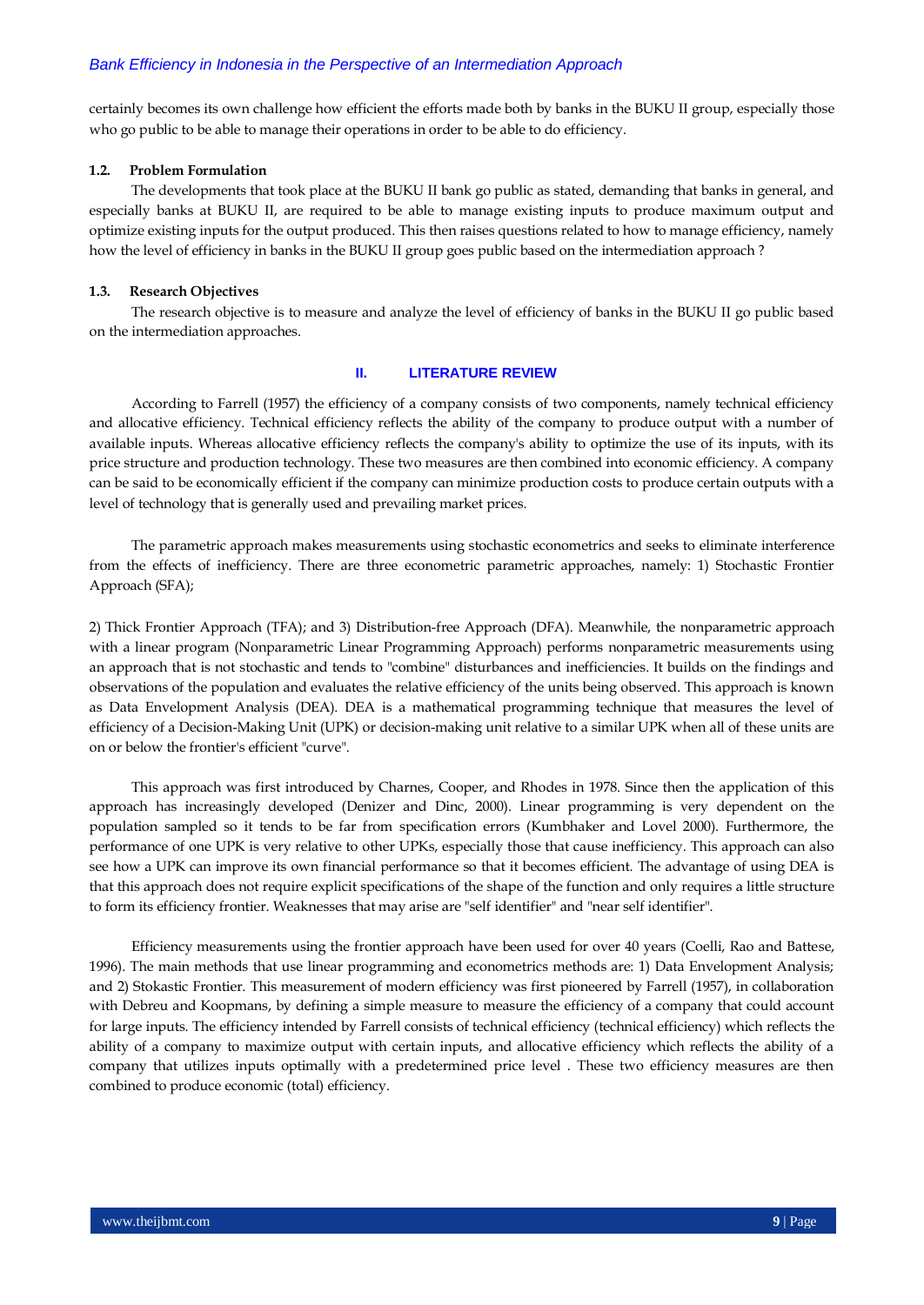# **III. ANALYSIS METHOD**

The research design was carried out using Data Envelopment Analysis (DEA) to determine the efficiency values of the eighteen banks. In determining the efficiency value, in this paper using the intermediation approach. The input and output variables for the two approaches are:

A. Input Variables - Intermediation Decisions

1) Labor Costs

2) Third Party Funds

3) Fixed Assets

B. Output Variables - Intermediation Decisions

1) Financing provided

2) Operating Income

3) Current Assets

This research was conducted in June 2019 until December 2019 at commercial banks which are included in the BUKU II go public bank group in Indonesia. The study was conducted in Jakarta using secondary data with a span of January 2014 to December 2018. Secondary data is data from the publication of financial statements of each bank in the BUKU II bank group going public and other information. This report will be used for efficiency analysis with intermediaries. Secondary data is obtained through data access to the internal website of each bank that is the object of research as well as data sourced from external parties or third parties such as the Financial Services Authority (FSA) and or Bank Indonesia (BI) and the Indonesia Stock Exchange or other sources.

Efficiency analysis using Data Envelopment Analysis techniques. Data Envelopment Analysis (DEA) is a method of optimizing a mathematical program that measures the efficiency of a Decision-Making Unit (DMU), and compares it relative to other DMUs. DEA analysis techniques are specifically designed to measure the relative efficiency of a DMU under conditions of many inputs and outputs. The relative efficiency of a DMU is the efficiency of a DMU compared to other DMUs in a sample that uses the same type of input and output. DEA formulates DMU as a fractional linear program to find solutions, defining this model to be transformed into a linear program with the weighting values of inputs and outputs.

DEA assumes that each DMU will have a weight that maximizes its efficiency ratio (maximizing total weighted output total weighted input). This assumption of efficiency ratio maximization makes this DEA study use output orientation in calculating engineering efficiency. Another orientation is to minimize input, but both assumptions will get the same results. A DMU is said to be relatively efficient if its dual value is equal to 1 (one) (100 percent efficiency value), conversely if the dual value is less than 1 (one) then the DMU is considered to be relatively inefficient or inefficient. The modeling found in DEA is as follows:

#### **3.1. CRS Model (Constant Return to Scale)**

The constant return to scale model was developed by Charnes, Cooper and Rhodes (CCR Model) in 1978. This model assumes that the ratio between the addition of inputs and outputs is the same (constant return to scale). That is, if there is an additional input of x times, the output will increase by x times too. Another assumption used in this model is that each company or Decision Making Unit (DMU) operates at an optimal scale. The model of constant return to scale for each approach to measuring efficiency can be written as follows:

Intermediation Approach:

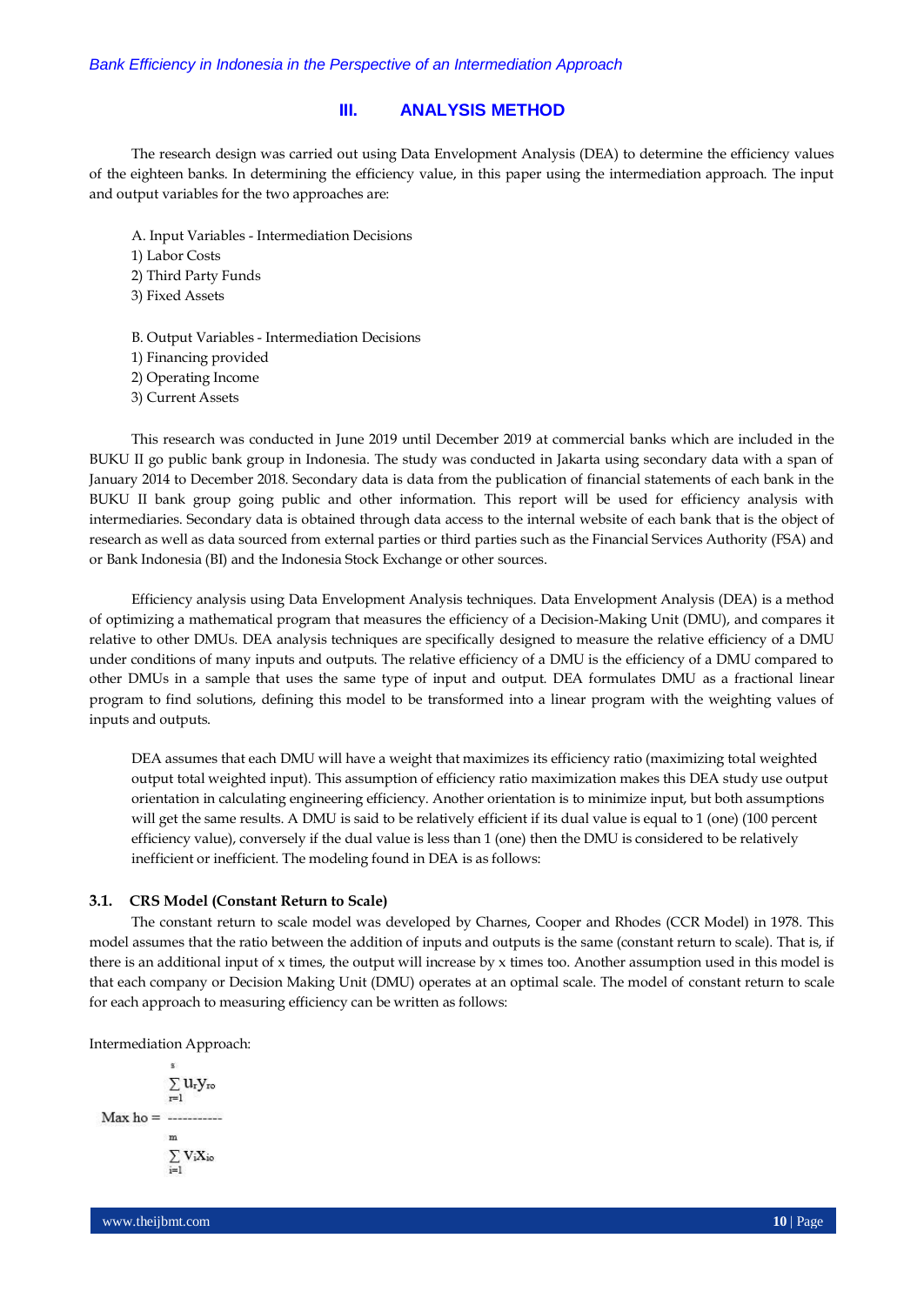Limitation or constraint function:

 $\sum u_r y_{rj}$  $r=1$  $\ldots$  < 1; j = 1, ...,n; Ur, Vi > 0; r = 1, ...,s; i = 1, ...,m  $\overline{m}$  $\sum$  VrXij

Where :

ho = technical efficiency (CRS) yrj = output variable of 18 banks, namely: the amount of financing that is granted, operating income and current assets

xij = input variables from 18 banks, namely: labor costs, third party funds and fixed assets ur = output variable weights from 18 banks

vi = the weight of input variables from 18 banks  $j =$  number of DMUs, in this case 18 banks  $r =$  number of outputs, in this case there are 3 i = number of inputs, in this case there are 3

Efficiency values are always less or equal to 1 (one). A DMU whose efficiency value is less than 1 (one) means inefficiency while a DMU whose efficiency value is equal to 1 (one) means that the DMU is efficient.

#### **3.2. VRS Model (Variable Return to Scale)**

This model was developed by Banker, Charnes, and Cooper (BCC model) in 1984 and is a development of the CCR model. This model assumes that the company does not or has not yet operated at an optimal scale. The assumption of this model is that the ratio between the addition of input and output is not the same (variable return to scale). This means that the addition of input  $x$  times will not cause output to increase  $x$  times, it can be smaller or bigger than  $x$ times. Increasing the proportion can be increasing return to scale (IRS) or can also be decreasing return to scale (DRS). Furthermore, the BCC model for each approach to measuring efficiency can be written as follows:

Intermediation Approach:

$$
Max\;ho=\sum_{i=1}^s u_r y_{ro}\,\text{-}U_o
$$

Limitation or constraint function:

$$
\sum_{r=1}^s u_r y_{rj} - \sum_{i=1}^m v_i x_{ij} - u_o \leq 0; \, j=1,\ldots,n; \, \sum_{i=1}^m v_i x_{io} = 1; \, u_r, v_i \geq 0
$$

Where :

ho = allocative efficiency (VRS) yrj = output variable of 18 banks, namely: the amount of financing that is granted, operating income and current assets

xij = input variables from 18 banks, namely: labor costs, third party funds and fixed assets ur = output variable weights from 18 banks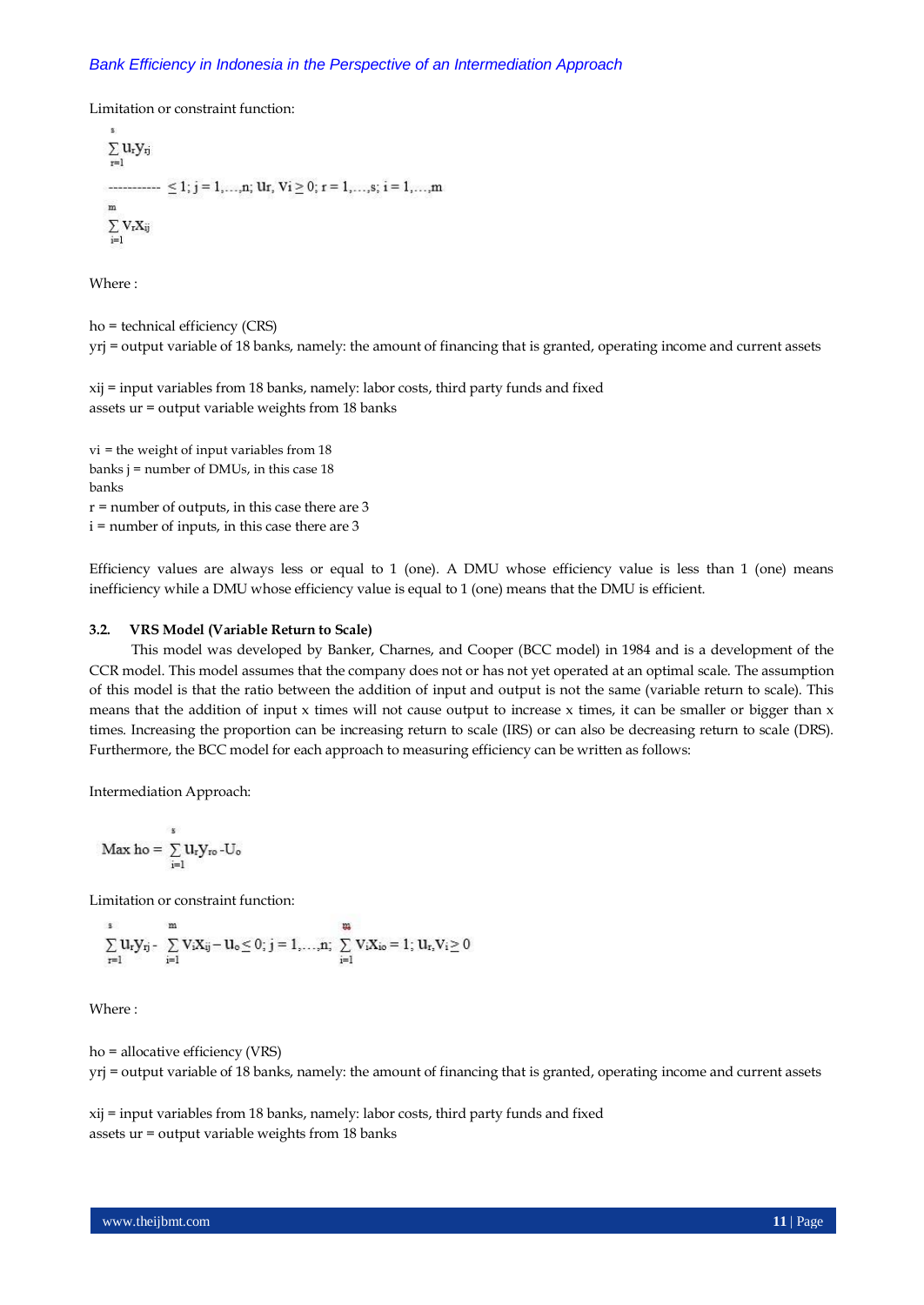vi = the weight of input variables from 18 banks j = number of DMUs, in this case 18 banks

 $r =$  number of outputs, in this case there are 3

i = number of inputs, in this case there are 3

# **IV. RESULTS & DISCUSSION**

The results of tests conducted on 18 banks showed that in 2014 there were four banks that showed a level of efficiency. The four banks consist of two national private banks (Private Bank 5 and Private Bank 9) and two foreign banks (Foreign Bank 1 and Foreign Bank 4). The complete results can be seen in table 1.

|    |                         | Intermediary<br>Approach                        |              |                       |                        |                |              |  |  |
|----|-------------------------|-------------------------------------------------|--------------|-----------------------|------------------------|----------------|--------------|--|--|
|    |                         | <b>CRS</b><br><b>VRS</b>                        |              |                       |                        | <b>CRS/VRS</b> |              |  |  |
|    |                         | <b>CCR-I</b>                                    | CCR-O        | <b>BCC-I</b><br>BCC-O |                        | SE-I           |              |  |  |
| NO | <b>DMU</b>              | <b>Score</b>                                    | <b>Score</b> | <b>Score</b>          | <b>Score</b>           | <b>Score</b>   | <b>Score</b> |  |  |
| 1  | 2014-Private Bank 1     | 0.679964032 0.679964032 0.695552916 0.775473924 |              |                       |                        | 0.978          | 0.877        |  |  |
| 2  | 2014-State Owned Bank 1 | 0.828597497 0.828597497 0.829073902 0.829915331 |              |                       |                        |                |              |  |  |
|    |                         |                                                 |              |                       |                        | 0.999          | 0.998        |  |  |
| 3  | 2014-Syariah Bank 1     | 0.824035108 0.824035108 0.836422343 0.843018804 |              |                       |                        | 0.985          | 0.977        |  |  |
| 4  | 2014-Syariah Bank 2     | 0.96806397                                      | 0.96806397   | 1                     | $\mathbf{1}$           | 0.968          | 0.968        |  |  |
| 5  | 2014-Private Bank 2     | 0.682577459 0.682577459 0.735087423 0.700656495 |              |                       |                        | 0.929          | 0.974        |  |  |
| 6  | 2014-Private Bank 3     | 0.869124822 0.869124822 0.869301122 0.869363599 |              |                       |                        | 1.000          | 1.000        |  |  |
| 7  | 2014-Private Bank 4     | 0.691106576 0.691106576 0.936536197 0.841447888 |              |                       |                        | 0.738          | 0.821        |  |  |
| 8  | 2014-Private Bank 5     | $\mathbf{1}$                                    | $\mathbf{1}$ | $\mathbf{1}$          | $\mathbf{1}$           | 1.000          | 1.000        |  |  |
| 9  | 2014-Foreign Bank 1     | $\mathbf{1}$                                    | $\mathbf{1}$ | $\mathbf{1}$          | 1                      | 1.000          | 1.000        |  |  |
| 10 | 2014-Foreign Bank 2     | 0.793919699 0.793919699 0.999151912 0.999231771 |              |                       |                        | 0.795          | 0.795        |  |  |
| 11 | 2014-Private Bank 6     | 0.667674912 0.667674912 0.716801621             |              |                       | 0.67411452             | 0.931          | 0.990        |  |  |
| 12 | 2014-Private Bank 7     | 0.780302712 0.780302712                         |              |                       | 0.80855164 0.792254155 | 0.965          | 0.985        |  |  |
| 13 | 2014-Private Bank 8     | 0.805284978 0.805284978 0.845020797 0.858539706 |              |                       |                        | 0.953          | 0.938        |  |  |
| 14 | 2014-Private Bank 9     | $\mathbf{1}$                                    | $\mathbf{1}$ | $\mathbf{1}$          | 1                      | 1.000          | 1.000        |  |  |
| 15 | 2014-Foreign Bank 3     | 0.926917672 0.926917672 0.993753338 0.994938368 |              |                       |                        | 0.933          | 0.932        |  |  |
| 16 | 2014-Private Bank 10    | 0.981184287 0.981184287 0.984195309 0.983955864 |              |                       |                        | 0.997          | 0.997        |  |  |
| 17 | 2014-Private Bank 11    | 0.985551728 0.985551728                         |              | $\mathbf{1}$          | 1                      | 0.986          | 0.986        |  |  |
| 18 | 2014-Foreign Bank 4     | $\mathbf{1}$                                    | 1            | $\mathbf{1}$          | 1                      | 1.000          | 1.000        |  |  |

Table 1. Efficiency Score in 2014

In 2015 the number of banks that reached efficiency values decreased, only reaching 3 banks (see table 2). Consists of 1 national private bank (private bank 5) and 2 foreign banks (foreign banks 1 and 3). This is in line with banking conditions, particularly the BUKU II bank group, which occurred in Indonesia in 2015 showing a decline in performance in terms of lending or financing as well as third party fund raising. Loans or financing provided in 2015 decreased by 19.31% compared to 2014. For third party fund raising in 2015 also decreased by 17.27%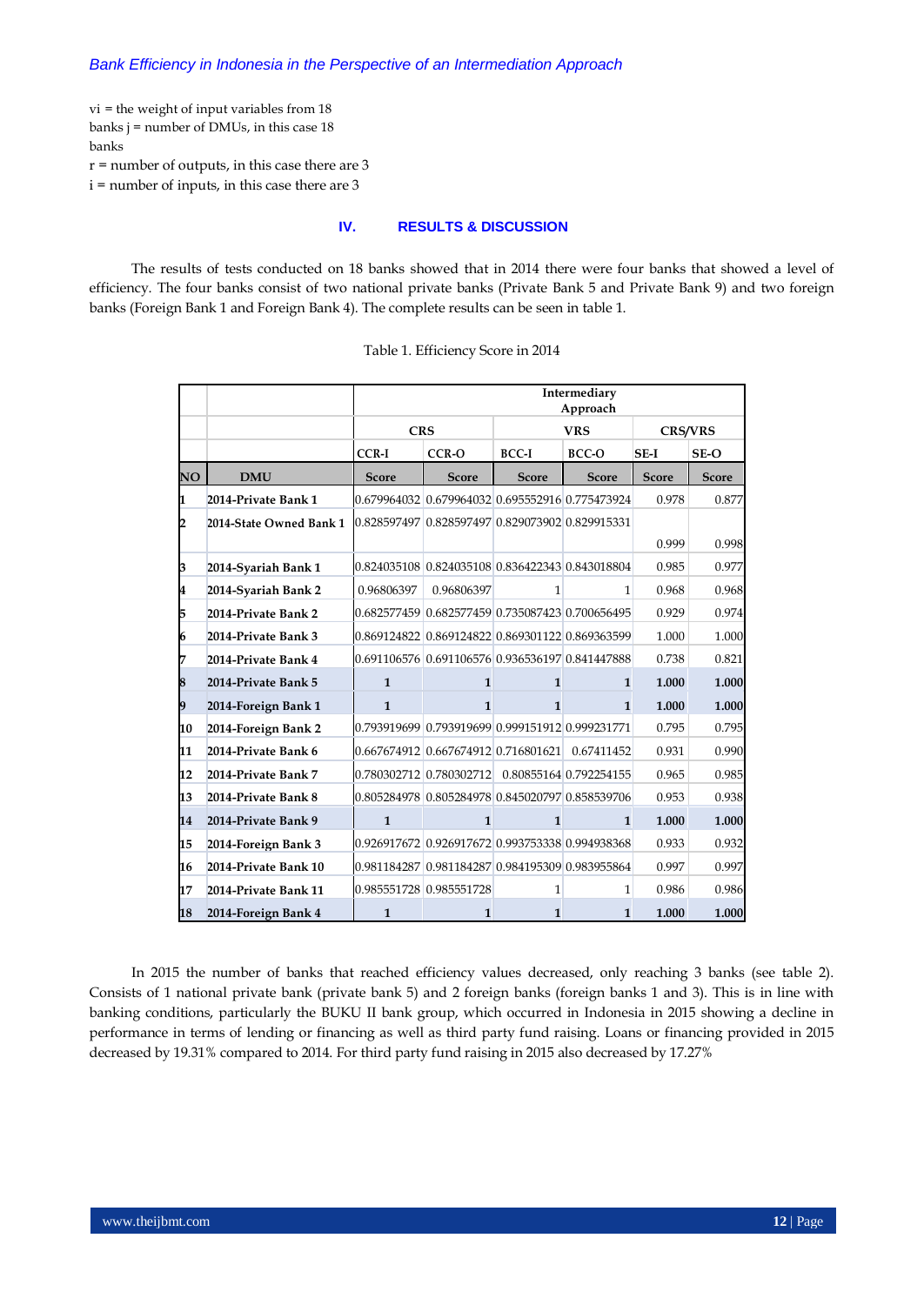|    |                         |              | Intermediary                                    |                                    |              |              |                |  |  |  |  |
|----|-------------------------|--------------|-------------------------------------------------|------------------------------------|--------------|--------------|----------------|--|--|--|--|
|    |                         |              |                                                 |                                    | Approach     |              |                |  |  |  |  |
|    |                         |              | <b>CRS</b><br><b>VRS</b>                        |                                    |              |              | <b>CRS/VRS</b> |  |  |  |  |
|    |                         | CCR-I        | CCR-O                                           | $BCC-I$                            | $BCC-O$      | SE-I         | $SE-O$         |  |  |  |  |
| NO | <b>DMU</b>              | <b>Score</b> | <b>Score</b>                                    | <b>Score</b>                       | <b>Score</b> | <b>Score</b> | <b>Score</b>   |  |  |  |  |
| 19 | 2015-Private Bank 1     |              | 0.678149469 0.678149469 0.715459356 0.790852395 |                                    |              | 0.948        | 0.857          |  |  |  |  |
| 20 | 2015-State Owned Bank 1 |              | 0.729361397 0.729361397 0.743582509 0.730509254 |                                    |              |              |                |  |  |  |  |
|    |                         |              |                                                 |                                    |              | 0.981        | 0.998          |  |  |  |  |
| 21 | 2015-Syariah Bank 1     |              | 0.806819399 0.806819399 0.880375915 0.884495581 |                                    |              | 0.916        | 0.912          |  |  |  |  |
| 22 | 2015-Syariah Bank 2     |              | 0.963932855 0.963932855 0.995953625 0.995698251 |                                    |              | 0.968        | 0.968          |  |  |  |  |
| 23 | 2015-Private Bank 2     |              | 0.691377724 0.691377724 0.748683993             |                                    | 0.72111192   | 0.923        | 0.959          |  |  |  |  |
| 24 | 2015-Private Bank 3     |              | 0.883772187 0.883772187 0.902214094 0.907737356 |                                    |              | 0.980        | 0.974          |  |  |  |  |
| 25 | 2015-Private Bank 4     | 0.69340086   | 0.69340086                                      | 1                                  | 1            | 0.693        | 0.693          |  |  |  |  |
| 26 | 2015-Private Bank 5     | 1            | 1                                               | $\mathbf{1}$                       | $\mathbf{1}$ | 1.000        | 1.000          |  |  |  |  |
| 27 | 2015-Foreign Bank 1     | 1            | 1                                               | 1                                  | $\mathbf{1}$ | 1.000        | 1.000          |  |  |  |  |
| 28 | 2015-Foreign Bank 2     |              | 0.850267536 0.850267536 0.887506909 0.894772579 |                                    |              | 0.958        | 0.950          |  |  |  |  |
| 29 | 2015-Private Bank 6     |              | 0.671986506 0.671986506 0.786447525 0.744660207 |                                    |              | 0.854        | 0.902          |  |  |  |  |
| 30 | 2015-Private Bank 7     | 0.78448465   |                                                 | 0.78448465 0.812485293 0.797937542 |              | 0.966        | 0.983          |  |  |  |  |
| 31 | 2015-Private Bank 8     |              | 0.832721426 0.832721426 0.942241347 0.955860687 |                                    |              | 0.884        | 0.871          |  |  |  |  |
| 32 | 2015-Private Bank 9     |              | 0.855631523 0.855631523 0.97457915 0.978470107  |                                    |              | 0.878        | 0.874          |  |  |  |  |
| 33 | 2015-Foreign Bank 3     | $\mathbf{1}$ | 1                                               | 1                                  | $\mathbf{1}$ | 1.000        | 1.000          |  |  |  |  |
| 34 | 2015-Private Bank 10    |              | 0.990589793 0.990589793 0.993126896 0.993250667 |                                    |              | 0.997        | 0.997          |  |  |  |  |
| 35 | 2015-Private Bank 11    |              | 0.947028351 0.947028351 0.973076763 0.974001248 |                                    |              | 0.973        | 0.972          |  |  |  |  |
| 36 | 2015-Foreign Bank 4     |              | 0.766317811 0.766317811 0.767073409 0.766945179 |                                    |              | 0.999        | 0.999          |  |  |  |  |

|  | Table 2. Efficiency Score in 2015 |  |  |  |
|--|-----------------------------------|--|--|--|
|--|-----------------------------------|--|--|--|

Furthermore, in 2016, an analysis of the level of efficiency in the BUKU II group of banks go public showed that there were only three banks that achieved it (see table 3). In contrast to 2015, in 2016 the composition consisted of two national private banks (Private Bank 5 and Private Bank 10) and one foreign bank (Foreign Bank 1). The condition is in line with the development of banks that are included in the group of national private foreign exchange banks that have experienced growth for loans and third-party fund raising respectively by 9.57% and 12.32%. This condition is contrary to what happened in the group of mixed banks and foreign banks whose loans each grew by only 3.23% and -3.84%. As for the third party fund raising each grew 4.58% and 3.76%

|    |                         | Intermediary |                                                 |                        |              |              |                |  |  |  |
|----|-------------------------|--------------|-------------------------------------------------|------------------------|--------------|--------------|----------------|--|--|--|
|    |                         | Approach     |                                                 |                        |              |              |                |  |  |  |
|    |                         |              | <b>CRS</b>                                      |                        | <b>VRS</b>   |              | <b>CRS/VRS</b> |  |  |  |
|    |                         | <b>CCR-I</b> | CCR-O                                           | <b>BCC-I</b>           | BCC-O        | SE-I         | SE-O           |  |  |  |
| NO | <b>DMU</b>              | <b>Score</b> | <b>Score</b>                                    | <b>Score</b>           | <b>Score</b> | <b>Score</b> | <b>Score</b>   |  |  |  |
| 37 | 2016-Private Bank 1     |              | 0.647901235 0.647901235 0.657144902 0.811108684 |                        |              | 0.986        | 0.799          |  |  |  |
| 38 | 2016-State Owned Bank 1 |              | 0.748453778 0.748453778 0.756093524 0.771374652 |                        |              |              |                |  |  |  |
|    |                         |              |                                                 |                        |              | 0.990        | 0.970          |  |  |  |
| 39 | 2016-Syariah Bank 1     |              | 0.820000687 0.820000687 0.930638973 0.932846818 |                        |              | 0.881        | 0.879          |  |  |  |
| 40 | 2016-Syariah Bank 2     |              | 0.943454483 0.943454483 0.958158423 0.956324863 |                        |              | 0.985        | 0.987          |  |  |  |
| 41 | 2016-Private Bank 2     |              | 0.698796113 0.698796113 0.729647643 0.702804492 |                        |              | 0.958        | 0.994          |  |  |  |
| 42 | 2016-Private Bank 3     |              | 0.928566672 0.928566672 0.986668221 0.987340321 |                        |              | 0.941        | 0.940          |  |  |  |
| 43 | 2016-Private Bank 4     | 0.88772953   |                                                 | 0.88772953 0.911943684 | 0.89141274   | 0.973        | 0.996          |  |  |  |
| 44 | 2016-Private Bank 5     | 1            | 1                                               | $\mathbf{1}$           | $\mathbf{1}$ | 1.000        | 1.000          |  |  |  |
| 45 | 2016-Foreign Bank 1     | 1            | $\mathbf{1}$                                    | $\mathbf{1}$           | 1            | 1.000        | 1.000          |  |  |  |
| 46 | 2016-Foreign Bank 2     |              | 0.912406458 0.912406458 0.971905956 0.973467486 |                        |              | 0.939        | 0.937          |  |  |  |
| 47 | 2016-Private Bank 6     |              | 0.710259449 0.710259449 0.839679766             |                        | 0.80402273   | 0.846        | 0.883          |  |  |  |
| 48 | 2016-Private Bank 7     |              | 0.813308808 0.813308808 0.892493179 0.903222777 |                        |              | 0.911        | 0.900          |  |  |  |
| 49 | 2016-Private Bank 8     |              | 0.857355044 0.857355044 0.952226827             |                        | 0.96125198   | 0.900        | 0.892          |  |  |  |
| 50 | 2016-Private Bank 9     |              | 0.825151212 0.825151212 0.971993847 0.977320525 |                        |              | 0.849        | 0.844          |  |  |  |
| 51 | 2016-Foreign Bank 3     |              | 0.856240065 0.856240065 0.873948434             |                        | 0.88818118   | 0.980        | 0.964          |  |  |  |
| 52 | 2016-Private Bank 10    | $\mathbf{1}$ | $\mathbf{1}$                                    | $\mathbf{1}$           | 1            | 1.000        | 1.000          |  |  |  |
| 53 | 2016-Private Bank 11    |              | 0.961740925 0.961740925 0.995276669 0.995438795 |                        |              | 0.966        | 0.966          |  |  |  |
| 54 | 2016-Foreign Bank 4     |              | 0.796203591 0.796203591 0.796534207 0.803786975 |                        |              | 1.000        | 0.991          |  |  |  |

| Table 3. Efficiency Score in 2016 |  |  |  |
|-----------------------------------|--|--|--|
|-----------------------------------|--|--|--|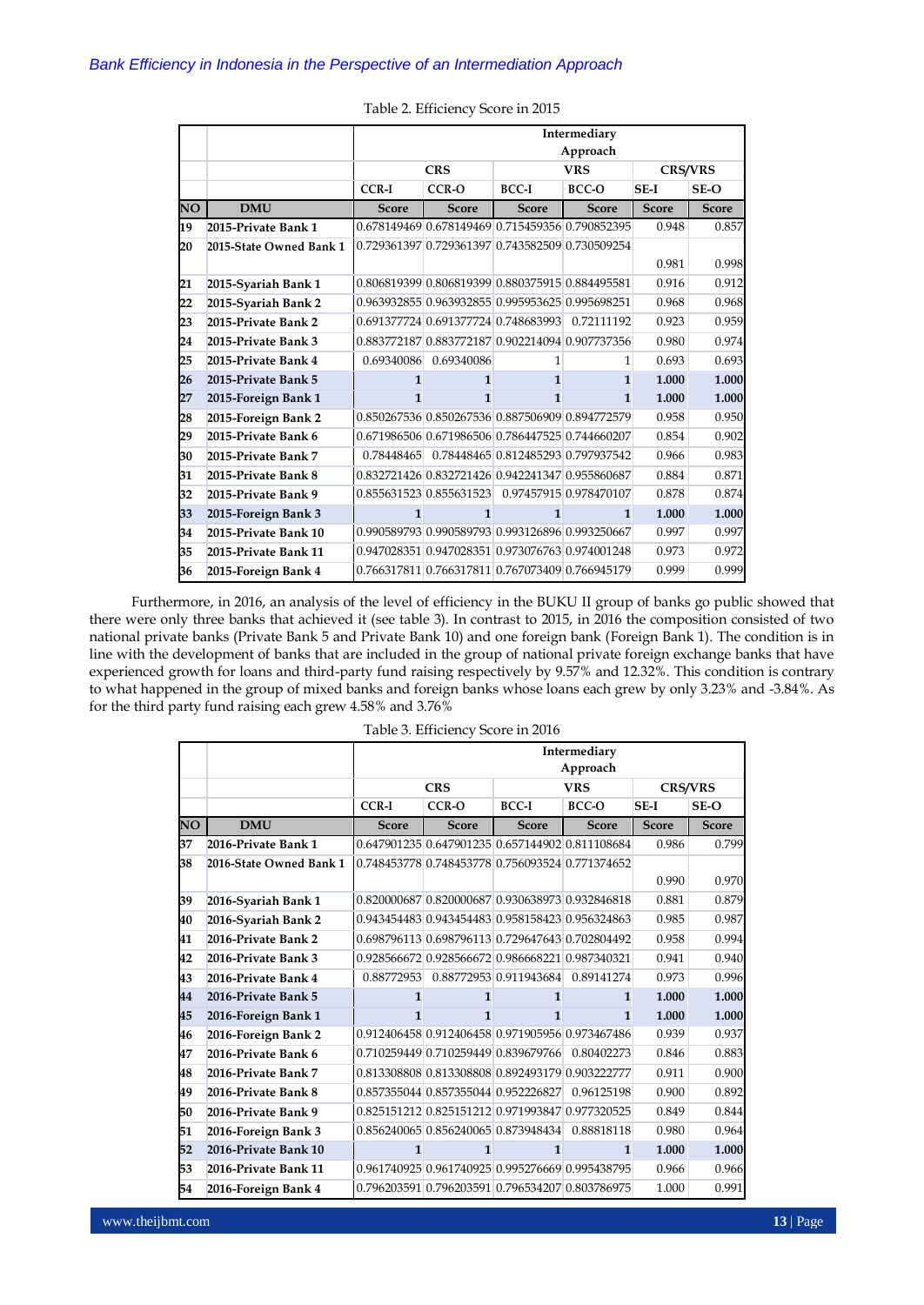In 2017, the number of BUKU II banks going public that reached an efficiency level with one score reduced to only two banks (see table 4). Consists of two national private banks namely Private Bank 5 and Private Bank 11. This condition is in line with what generally occurs in the development of banking in general in Indonesia in the national private bank group. The development of loans and collection of third party funds showed growth, for national private foreign exchange banks growing by 9.05% and 8.63% respectively. As for non-foreign exchange national private banks, loans grew by 18.21% and third-party fund raising grew by 17.35%.

|    |                      | Intermediary |                         |               |                       |                |              |  |  |  |
|----|----------------------|--------------|-------------------------|---------------|-----------------------|----------------|--------------|--|--|--|
|    |                      | Approach     |                         |               |                       |                |              |  |  |  |
|    |                      |              | <b>CRS</b>              |               | <b>VRS</b>            | <b>CRS/VRS</b> |              |  |  |  |
|    |                      | <b>CCR-I</b> | CCR-O                   | <b>BCC-I</b>  | BCC-O                 | $SE-I$         | SE-O         |  |  |  |
| NO | <b>DMU</b>           | Score        | <b>Score</b>            | <b>Score</b>  | <b>Score</b>          | <b>Score</b>   | <b>Score</b> |  |  |  |
|    |                      |              |                         | 0.67147325    |                       |                |              |  |  |  |
| 55 | 2017-Private Bank 1  |              | 0.644699875 0.644699875 |               | 6 0.829972063         | 0.960          | 0.777        |  |  |  |
|    | 2017-State Owned     |              |                         | 0.89134199    |                       |                |              |  |  |  |
| 56 | <b>Bank 1</b>        |              | 0.863474585 0.863474585 | 1 0.898500776 |                       |                |              |  |  |  |
|    |                      |              |                         |               |                       | 0.969          | 0.961        |  |  |  |
|    |                      |              |                         | 0.90230146    |                       |                |              |  |  |  |
| 57 | 2017-Syariah Bank 1  |              | 0.755764607 0.755764607 |               | 6 0.905394458         | 0.838          | 0.835        |  |  |  |
|    |                      |              |                         | 0.98669441    |                       |                |              |  |  |  |
| 58 | 2017-Syariah Bank 2  |              | 0.978689853 0.978689853 |               | 5 0.985986227         | 0.992          | 0.993        |  |  |  |
|    |                      |              |                         | 0.72610477    |                       |                |              |  |  |  |
| 59 | 2017-Private Bank 2  |              | 0.688468219 0.688468219 |               | 5 0.698195464         | 0.948          | 0.986        |  |  |  |
| 60 | 2017-Private Bank 3  |              | 0.961155221 0.961155221 | $\mathbf{1}$  | 1                     | 0.961          | 0.961        |  |  |  |
|    |                      |              |                         | 0.81965087    |                       |                |              |  |  |  |
| 61 | 2017-Private Bank 4  |              | 0.767573342 0.767573342 |               | 2 0.772687638         | 0.936          | 0.993        |  |  |  |
| 62 | 2017-Private Bank 5  | $\mathbf{1}$ | $\mathbf{1}$            | $\mathbf{1}$  | $\mathbf{1}$          | 1.000          | 1.000        |  |  |  |
|    |                      |              |                         | 0.96988705    |                       |                |              |  |  |  |
| 63 | 2017-Foreign Bank 1  |              | 0.960403858 0.960403858 |               | 8 0.965744791         | 0.990          | 0.994        |  |  |  |
|    |                      |              |                         | 0.97596079    |                       |                |              |  |  |  |
| 64 | 2017-Foreign Bank 2  |              | 0.931437533 0.931437533 |               | 1 0.977203522         | 0.954          | 0.953        |  |  |  |
|    |                      |              |                         | 0.79938619    |                       |                |              |  |  |  |
| 65 | 2017-Private Bank 6  |              | 0.674195117 0.674195117 |               | 3 0.759047169         | 0.843          | 0.888        |  |  |  |
|    |                      |              |                         | 0.96494753    |                       |                |              |  |  |  |
| 66 | 2017-Private Bank 7  |              | 0.820261246 0.820261246 |               | 5 0.968211688         | 0.850          | 0.847        |  |  |  |
| 67 | 2017-Private Bank 8  |              | 0.798458766 0.798458766 |               | 0.8227862 0.836541121 | 0.970          | 0.954        |  |  |  |
| 68 | 2017-Private Bank 9  |              | 0.799180098 0.799180098 | 1             | 1                     | 0.799          | 0.799        |  |  |  |
|    |                      |              |                         | 0.88671949    |                       |                |              |  |  |  |
| 69 | 2017-Foreign Bank 3  |              | 0.767201282 0.767201282 |               | 5 0.892949062         | 0.865          | 0.859        |  |  |  |
|    |                      |              |                         | 0.97000522    |                       |                |              |  |  |  |
| 70 | 2017-Private Bank 10 |              | 0.869117244 0.869117244 |               | 9 0.975455663         |                | 0.891        |  |  |  |
| 71 | 2017-Private Bank 11 | $\mathbf{1}$ | 1                       | $\mathbf{1}$  | $\mathbf{1}$          | 1.000          | 1.000        |  |  |  |
|    |                      |              |                         | 0.89381163    |                       |                |              |  |  |  |
| 72 | 2017-Foreign Bank 4  |              | 0.835086355 0.835086355 |               | 8 0.899036903         | 0.934          | 0.929        |  |  |  |

#### Table 4. Efficiency Score in 2017

In 2018, there will be four banks capable of achieving efficiency values (see table 5), consisting of one sharia bank (Sharia Bank 2), two foreign banks (Foreign Bank 3 and Foreign Bank 4), and one national private bank (Private Bank 11). This condition is similar to developments in the group of foreign banks and joint venture banks in Indonesia in 2018. Where loans grew by 22.27% and 16.70% respectively. As for third party funds, each grew by 7.59% and 8.02%.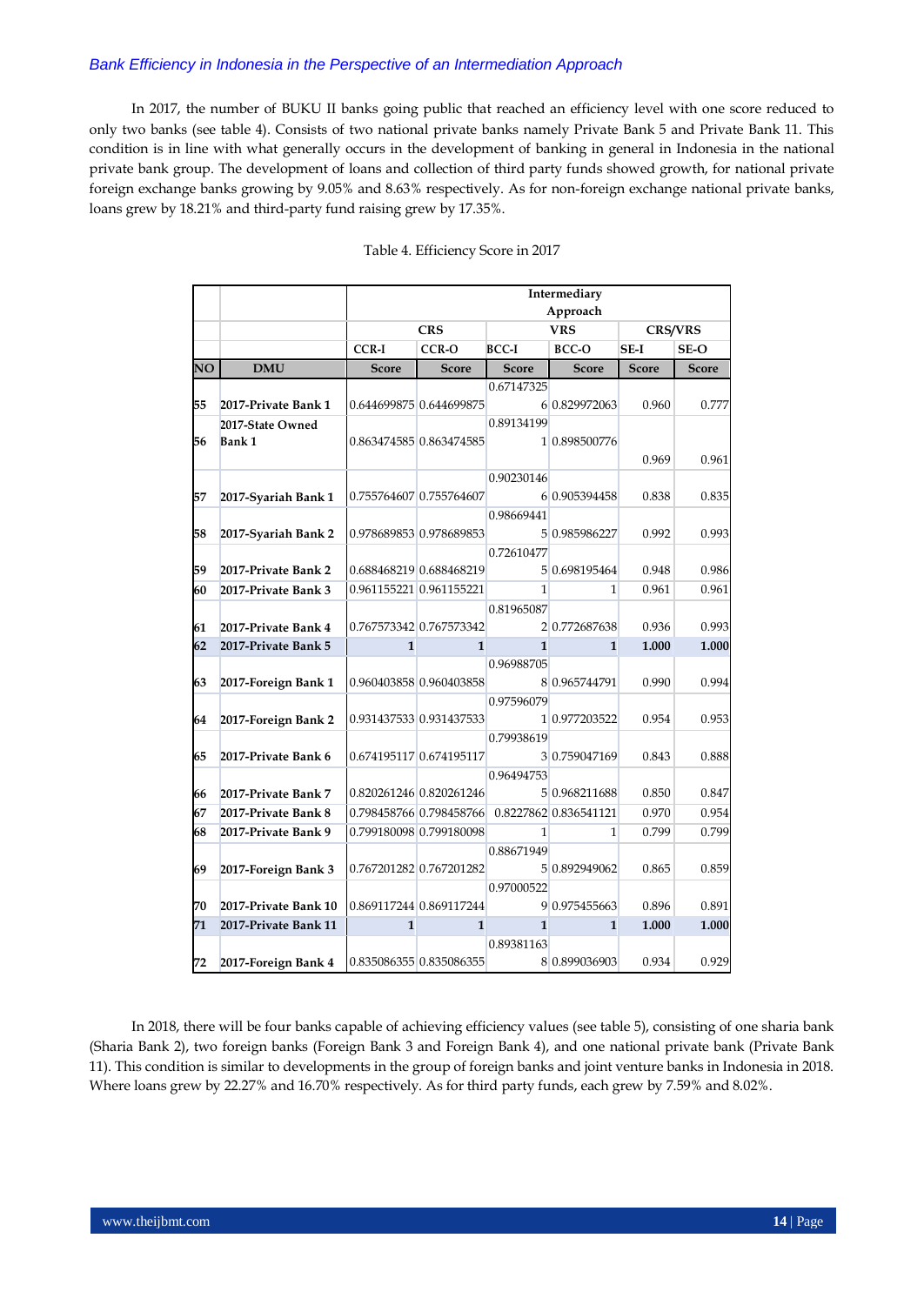|    |                            | Intermediary<br>Approach |                                                 |                        |                                                 |             |             |  |  |  |
|----|----------------------------|--------------------------|-------------------------------------------------|------------------------|-------------------------------------------------|-------------|-------------|--|--|--|
|    |                            |                          | <b>CRS</b><br><b>VRS</b>                        |                        |                                                 |             |             |  |  |  |
|    |                            | <b>CCR-I</b>             | $CCR-O$                                         | $BCC-I$                | BCC-O                                           | SE-I        | SE-O        |  |  |  |
| NO | <b>DMU</b>                 | <b>Score</b>             | <b>Score</b>                                    | <b>Score</b>           | <b>Score</b>                                    | Score Score |             |  |  |  |
| 73 | 2018-Private Bank 1        |                          |                                                 |                        | 0.683224446 0.683224446 0.739751611 0.757051859 |             | 0.924 0.902 |  |  |  |
| 74 | 2018-State Owned Bank<br>1 |                          | 0.976718414 0.976718414                         | 1                      | $\mathbf{1}$                                    | 0.977       | 0.977       |  |  |  |
| 75 | 2018-Syariah Bank 1        |                          | 0.830047463 0.830047463                         | $\mathbf{1}$           | 1                                               | 0.830       | 0.830       |  |  |  |
| 76 | 2018-Svariah Bank 2        | 1                        | 1                                               | $\mathbf{1}$           | $\mathbf{1}$                                    | 1.000       | 1.000       |  |  |  |
| 77 | 2018-Private Bank 2        |                          | 0.671039739 0.671039739 0.706346613 0.674678631 |                        |                                                 | 0.950       | 0.995       |  |  |  |
| 78 | 2018-Private Bank 3        |                          | 0.988104161 0.988104161                         | 1                      | 1                                               | 0.988       | 0.988       |  |  |  |
| 79 | 2018-Private Bank 4        |                          | 0.807815698 0.807815698 0.83949441 0.811074543  |                        |                                                 | 0.962       | 0.996       |  |  |  |
| 80 | 2018-Private Bank 5        | 0.95600614               |                                                 | 0.95600614 0.992968349 | 0.99477984                                      | 0.963       | 0.961       |  |  |  |
| 81 | 2018-Foreign Bank 1        |                          | 0.902094264 0.902094264 0.999923836 0.999890191 |                        |                                                 | 0.902       | 0.902       |  |  |  |
| 82 | 2018-Foreign Bank 2        |                          | 0.932562663 0.932562663                         | 1                      | 1                                               | 0.933       | 0.933       |  |  |  |
| 83 | 2018-Private Bank 6        |                          |                                                 |                        | 0.701707194 0.701707194 0.814014647 0.778517128 | 0.862       | 0.901       |  |  |  |
| 84 | 2018-Private Bank 7        |                          | 0.826992924 0.826992924 0.953690534 0.958002565 |                        |                                                 | 0.867       | 0.863       |  |  |  |
| 85 | 2018-Private Bank 8        |                          |                                                 |                        | 0.878135953 0.878135953 0.878879868 0.880978042 | 0.999       | 0.997       |  |  |  |
| 86 | 2018-Private Bank 9        | 0.81243572               |                                                 |                        | 0.81243572 0.983506569 0.984996913              | 0.826       | 0.825       |  |  |  |
| 87 | 2018-Foreign Bank 3        | 1                        | 1                                               | $\mathbf{1}$           | $\mathbf{1}$                                    | 1.000       | 1.000       |  |  |  |
| 88 | 2018-Private Bank 10       |                          |                                                 |                        | 0.845446719 0.845446719 0.927519789 0.969412134 | 0.912       | 0.872       |  |  |  |
| 89 | 2018-Private Bank 11       | $\mathbf{1}$             | $\mathbf{1}$                                    | $\mathbf{1}$           | $\mathbf{1}$                                    | 1.000       | 1.000       |  |  |  |
| 90 | 2018-Foreign Bank 4        | $\mathbf{1}$             | 1                                               | $\mathbf{1}$           | $\mathbf{1}$                                    | 1.000       | 1.000       |  |  |  |

#### Table 5. Efficiency Score in 2018

#### **V. SUMMARY & CONCLUSION**

Efficiency is an inseparable part of the bank in carrying out its operations. For banks, especially the BUKU II group of banks went public, it was also a matter that was sought. Efficiency in the intermediation approach, there are four national private banks (Private Bank 5, Private Bank 9, Private Bank 10, Private Bank 11) capable of achieving efficiency values, three foreign banks (Foreign Bank 1, Foreign Bank 3, Foreign Bank 4) and one shariah bank (Shariah Bank 2).

#### **REFERENCES**

- [1.] Berger, Allen N and DeYoung, Robert. 1997. Problem Loans and Cost Efficiency in Commercial Banks. Journal of Banking & Finance, 21 (6), pp.849-870.
- [2.] Bonin, John P, Hasan, Iftekhar and Wachtel, Paul. 2005. Bank Performance, Efficiency and Ownership in Transition Countries. Journal of Banking & Finance, 29 (1), pp.31-53
- [3.] Charnes, A., Cooper, W.W., and Rhodes, E. 1978. Measuring the Efficiency of Decision Making Units. European Journal of Operation Research, 2, 6, 429-44.
- [4.] Coelli, T.J., Rao, D.S.P., and Battese, G.E. 1996. Introduction to Efficiency and Productivity Analysis, Kluwer Academic Publishers, Boston.
- [5.] Denizer, A. Cevdet A and Dinc Mustafa. 2000. Measuring Banking Efficiency in the Pre and Post Liberalization Environment:
- [6.] Evidence from the Turkish Banking System, World Bank.
- [7.] Farrell, M.J. 1957. The Measurement of Productive Efficiency. Journal of The Royal Statistical Society, 120, 253-81.
- [8.] Huri, M. D. Dan Indah Susilowati. 2004. "Measurement of Relative Efficiency of Banking Issuers with Data Envelopment Analysis (DEA) Method: Case Study: Banks Listed on the Jakarta Stock Exchange in 2002", Journal of Development Dynamics 12/2004; 1 (2): 95-107.